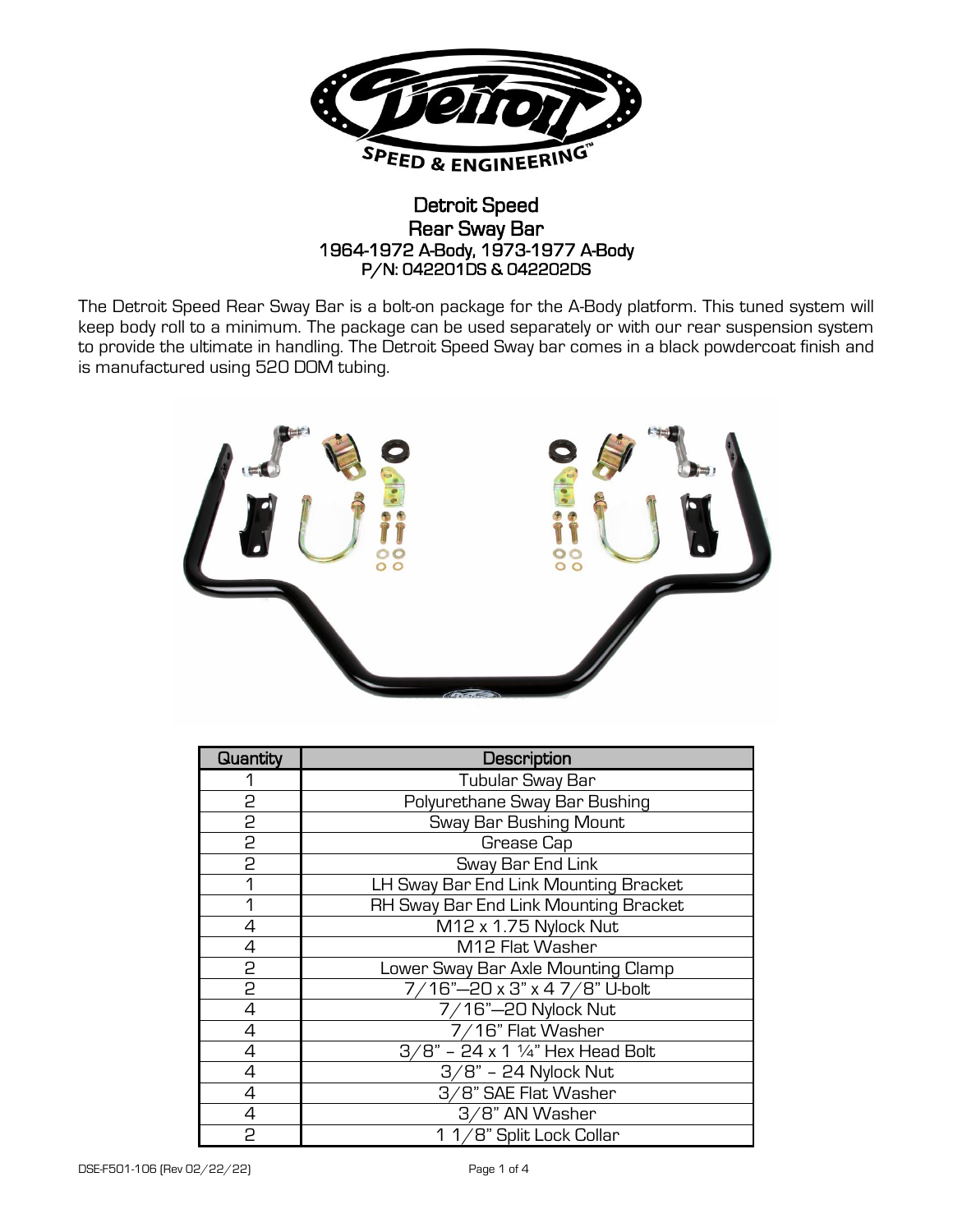| <b>Fastener Torque Specifications</b> |                 |  |  |
|---------------------------------------|-----------------|--|--|
| Application                           | Torque (ft-lbs) |  |  |
| Upper Link Mounting Bracket           | 35              |  |  |
| Sway Bar Mounting U-bolts             | 25              |  |  |
| Sway Bar End Link (Upper)             | 45              |  |  |
| Sway Bar End Link (Lower)             | 40              |  |  |
| Split Lock Collar                     | 15              |  |  |

Note: When lifting the car using a floor jack, lift the car from either the center of the front or the center of the side of the car. Lifting the car from the left front or right front corners can cause extreme loads on the rear sway bar end links, leading to premature failure.

1. To begin installation, chock the front wheels and loosen the rear lug nuts. Raise the rear of the vehicle and support the vehicle with jack stands under the frame. Remove the rear wheels.

## 1964-1972 A-Body Applications

- 2. It is necessary to locate and drill four holes for the sway bar end links to mount to the upper link mount crossmember. Measure from the outer frame rail to the outer frame rail at the upper link mount crossmember. Divide this measurement in two and make a mark on the crossmember at this point to locate the centerline of the crossmember. From the centerline of the crossmember, measure outward 16" on both sides of the centerline and place a mark on the crossmember. At each of these points, drill a  $3/8$ " hole. Drill another  $3/8$ " hole .800" inboard from the first holes.
- 3. Install the upper link mount brackets on the crossmember. On the '64-'67 applications, the upper link mount must point to the rear of the car and the vertical bend to the inside of the car. The '68-'72 applications have the mount pointing to the front of the car with the vertical bend to the inside of the car. See Figures 1 and 2 for reference. Use the provided  $3/8$ "-24 x 1-1/4" Hex Head Bolts inserted from the bottom along with the 3/8"-24 Nylock Nuts and 3/8" AN Washers. Torque these bolts to 35 ft-lbs. Continue on to Step 6.



Figure 1 – Upper Link Mount ('64-'67 Applications) Figure 2 – Upper Link Mount ('68-'72

Applications)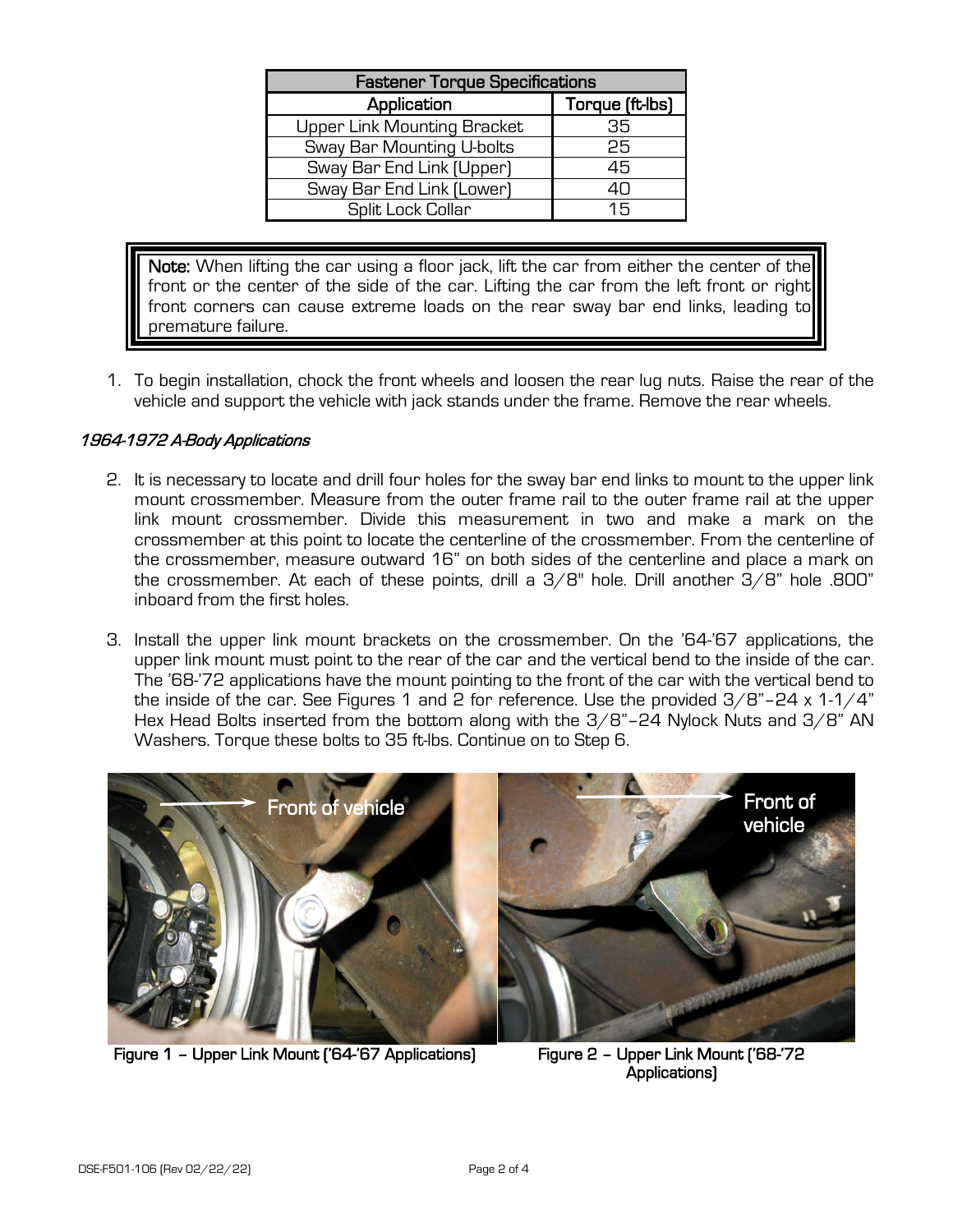## 1973-1977 A-Body Applications

- 4. It is necessary to locate and drill four holes for the sway bar end links to mount to the upper link mount crossmember. Measure from the outer frame rail to the outer frame rail at the upper link mount crossmember. Divide this measurement in two and make a mark on the crossmember at this point to locate the centerline of the crossmember. From the centerline of the crossmember, measure outward 15" on both sides of the centerline and place a mark on the crossmember. At each of these points, drill a  $3/8$ " hole. Drill another  $3/8$ " hole .800" outboard from the first holes or 15.800" from the centerline of the crossmember.
- 5. Install the upper link mount brackets on the crossmember. On the 73-77 applications, the upper link mount must point to the front of the car and the vertical bend to the outside of the car. See Figure 3 reference, UPDATE: This bracket has been updated to use two fasteners instead of one that is shown in the picture. Use the provided  $3/8$ "-24 x 1-1/4" Hex Head Bolts inserted from the bottom along with the  $3/8$ "-24 Nylock Nuts and  $3/8$ " AN Washers. Torque these bolts to 35 ft-lbs.



Figure 3 – Upper Link Mount ('73-'77 Applications)

6. Place the  $7/16$ " – 20 x 3" x 4-7/8" U-bolt over the rear axle. NOTE: It may be necessary to move the brake lines slightly to allow the u-bolt to slide under the brake line. The sway bar arm mounts attach to the rear axle inboard of the spring perch on a factory rear axle. Position the sway bar bushing and the clamp on the sway bar. Lubricate the inside of the bushing with the provided tube of grease. Place the lower sway bar clamp and the sway arm on the previously installed u-bolt. Thread the  $7/16"$  – 20 Nylock Nuts onto the U-bolt along with the  $7/16"$  Flat Washer. Repeat this for both sides. The bottom of the mounts should be parallel to the rocker panel of the vehicle. Torque the nuts to 25 ft-lbs. To verify positioning of the sway bar mounts on the rear axle, make sure the mounts are as close to the 90˚ bends on the sway bar as possible (Figure 4). After installation, lubricate the bushings with a quality chassis grease.



Figure 4 – Sway Bar Mounted on Rear Axle